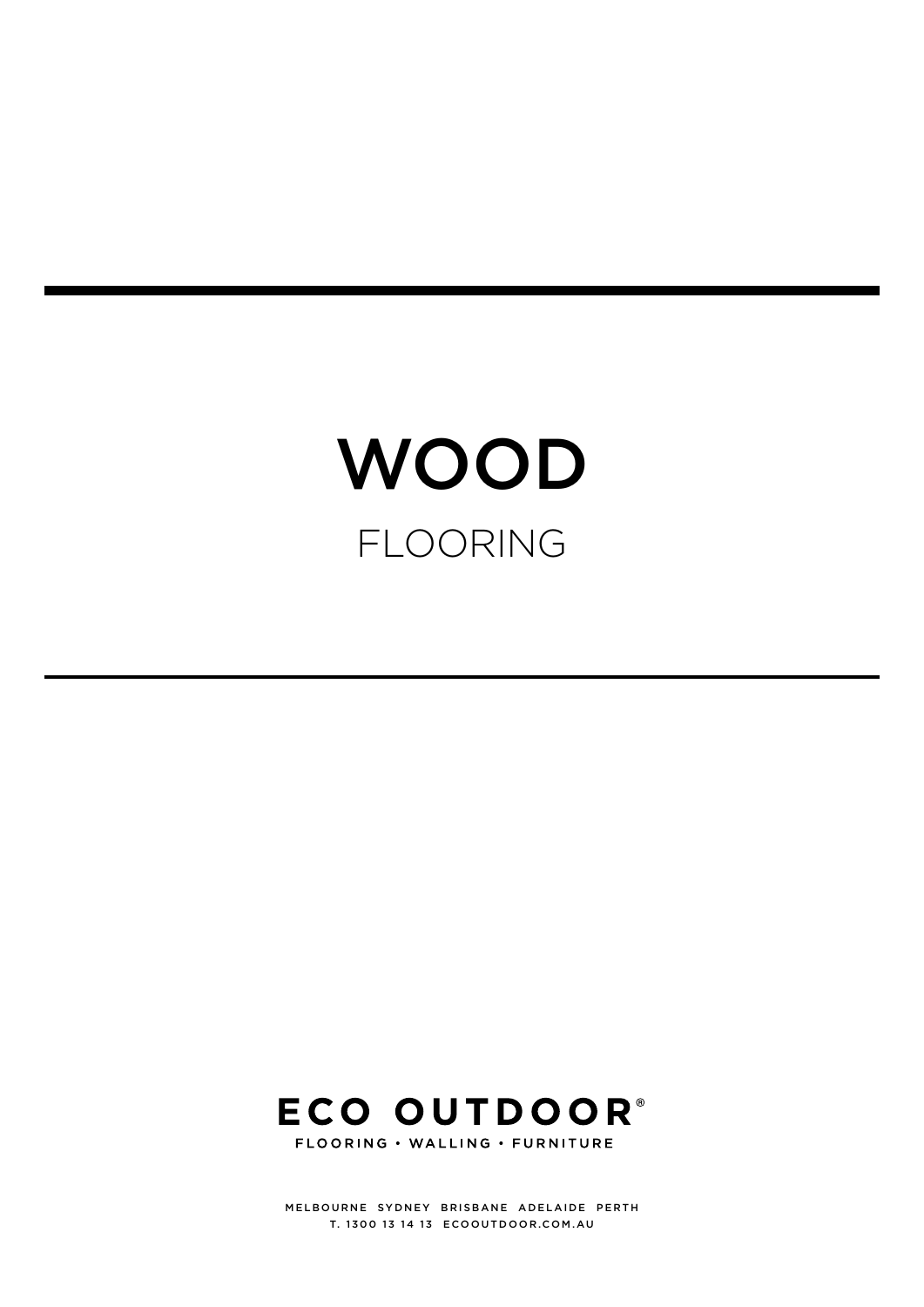## A CURATED SELECTION

The addition of wood flooring products extends the Eco Outdoor® range of architectural surfaces to cater for a range of project needs beyond natural stone whilst also working incredibly well alongside it.

The curated selection consists of three finishes and ten colours.

Two products are available as solid oak. Montague, a deep grey in an antique finish, and Perla, a light grey variety in a distressed finish and Chevron format.

The other products available in the distressed finish include Lady Gray, Lunar, Summerhouse, and Viking; and in the heavily distressed, or brushed finish, Haybale, Mountain Ash, Smoke Stack, and Willow.

Produced by a French supplier with extensive experience in the art of aged oak, the product displays a beautifully aged patina that is achieved by utilising an age-old technique and avoids the use of synthetic colouring agents.

A classic combination of three widths and lengths is available and combined adds to the traditional appearance of the wood products.

Our approach to materiality has always encompassed the notion of natural beauty and beauty in imperfection and this new range of timber flooring embodies exactly that.

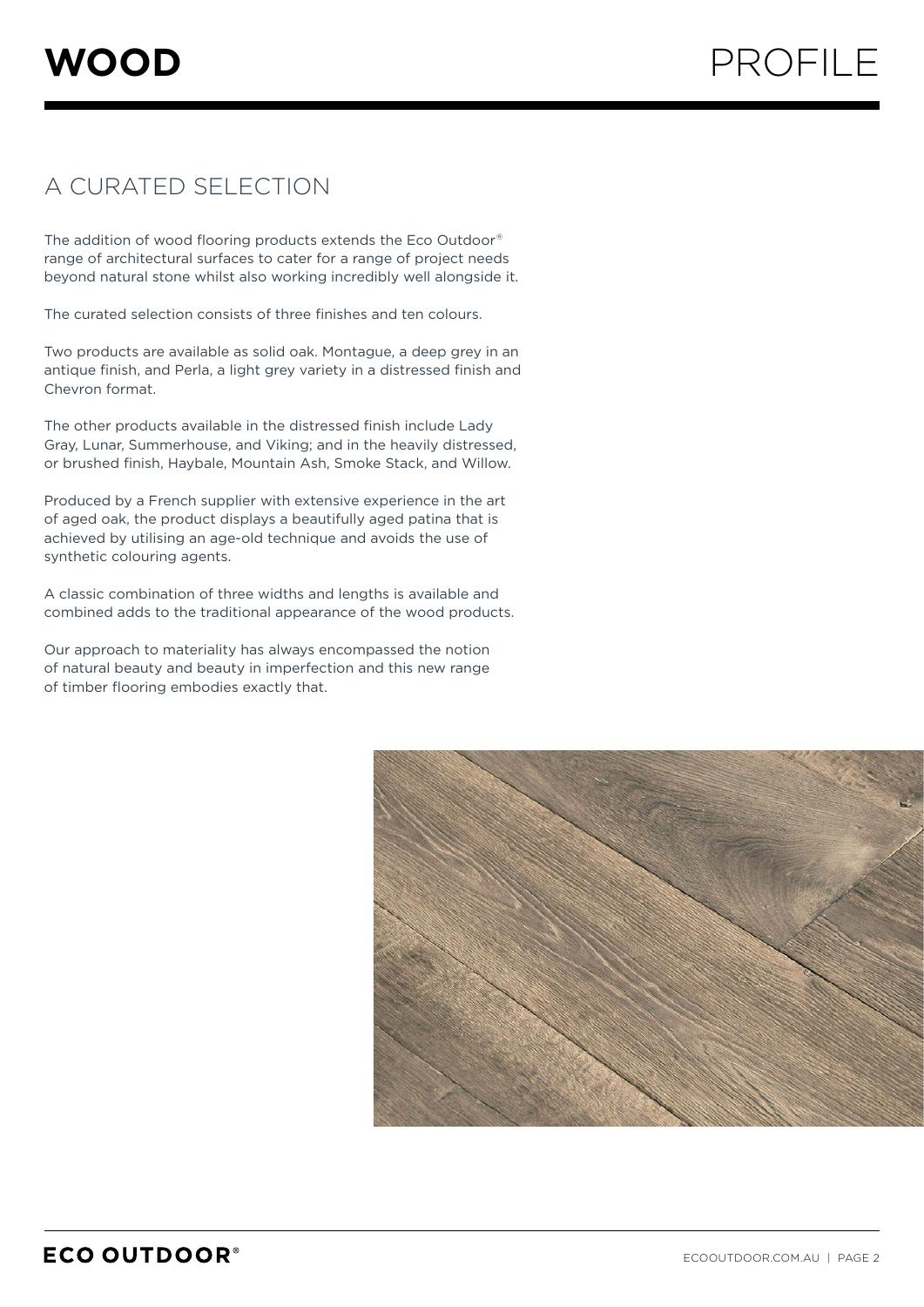

## HEAVILY DISTRESSED





Smoke Stack







Willow

#### DISTRESSED



### ANTIQUE



Montague (Solid)

A selection of high resolution 3D textures is available at [www.ecooutdoor.com.au](https://www.ecooutdoor.com.au/)

—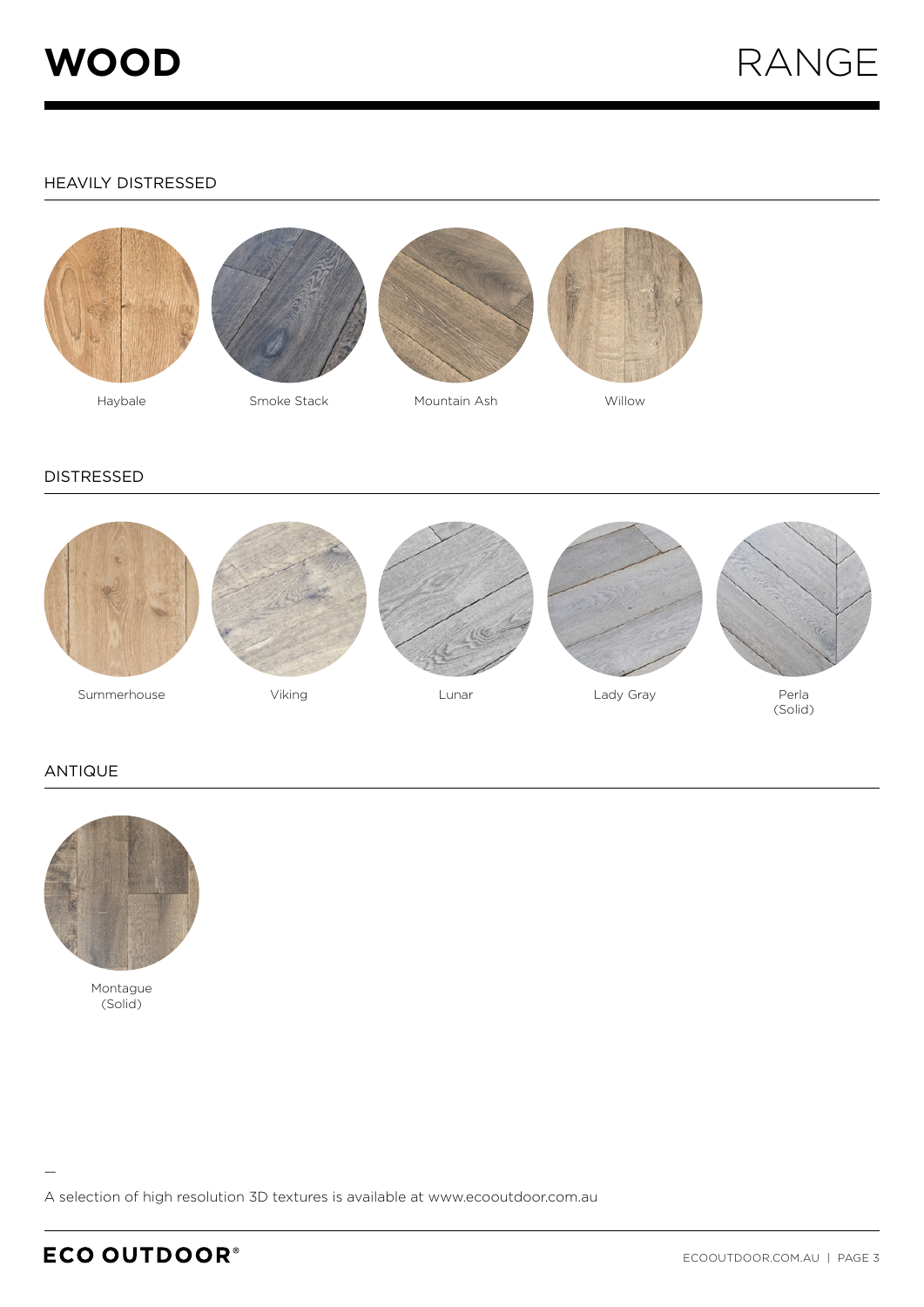





- 1. Mountain Ash
- 2. Smoke Stack
- 3. Willow
- 4. Lady Gray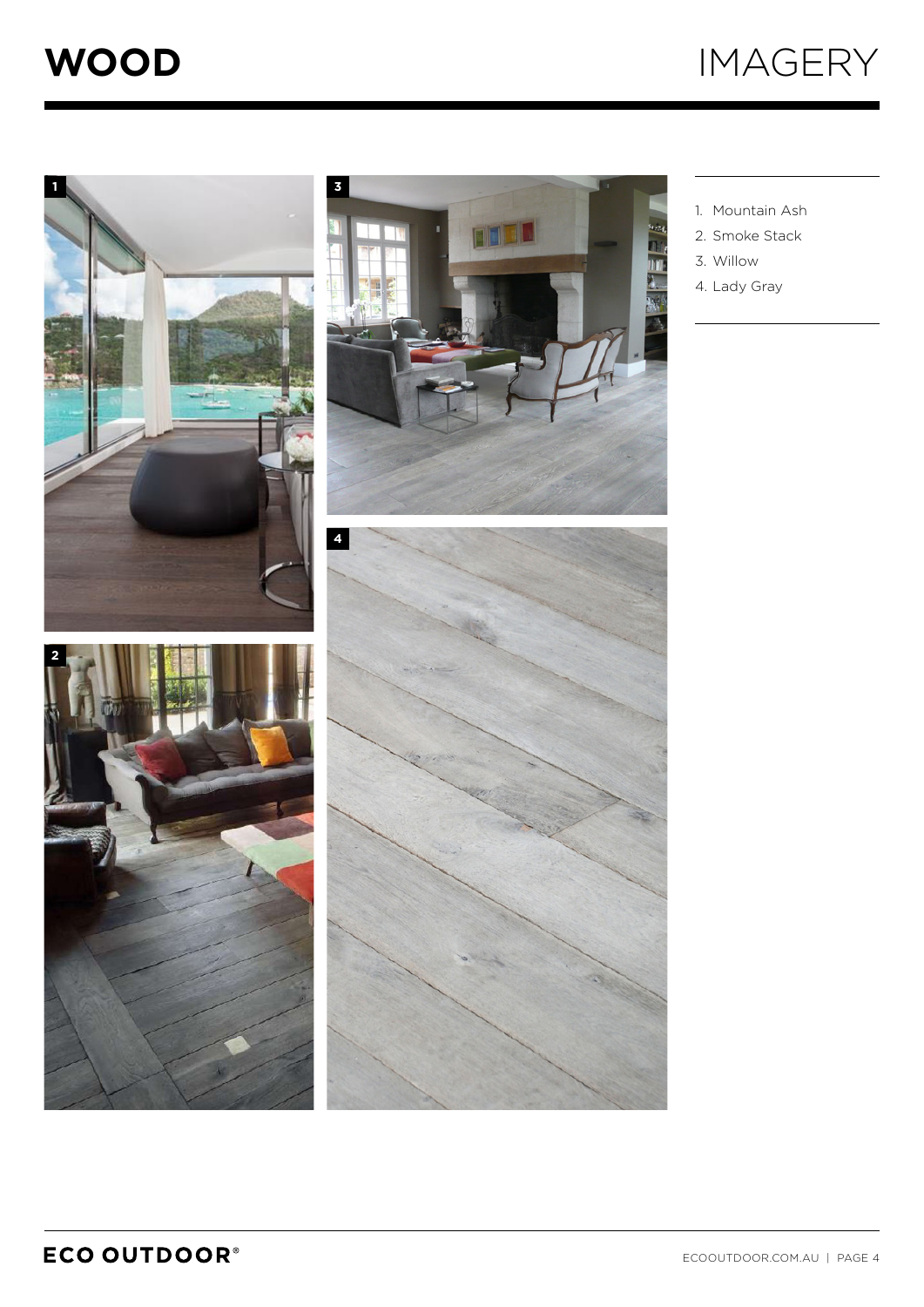**WOOD** FORMAT

SIZES



#### LARGE

Random lengths 140 x 1700-2700mm, 20mm



#### EXTRA LARGE

—

| Random lengths 220 x 2000-3000mm, 20mm |  |
|----------------------------------------|--|
|                                        |  |
| Random lengths 260 x 2000-3000mm, 20mm |  |
|                                        |  |
| Random lengths 300 x 2000-3000mm, 20mm |  |
|                                        |  |
|                                        |  |

For more downloadable imagery visit [www.ecooutdoor.com.au](https://www.ecooutdoor.com.au/)